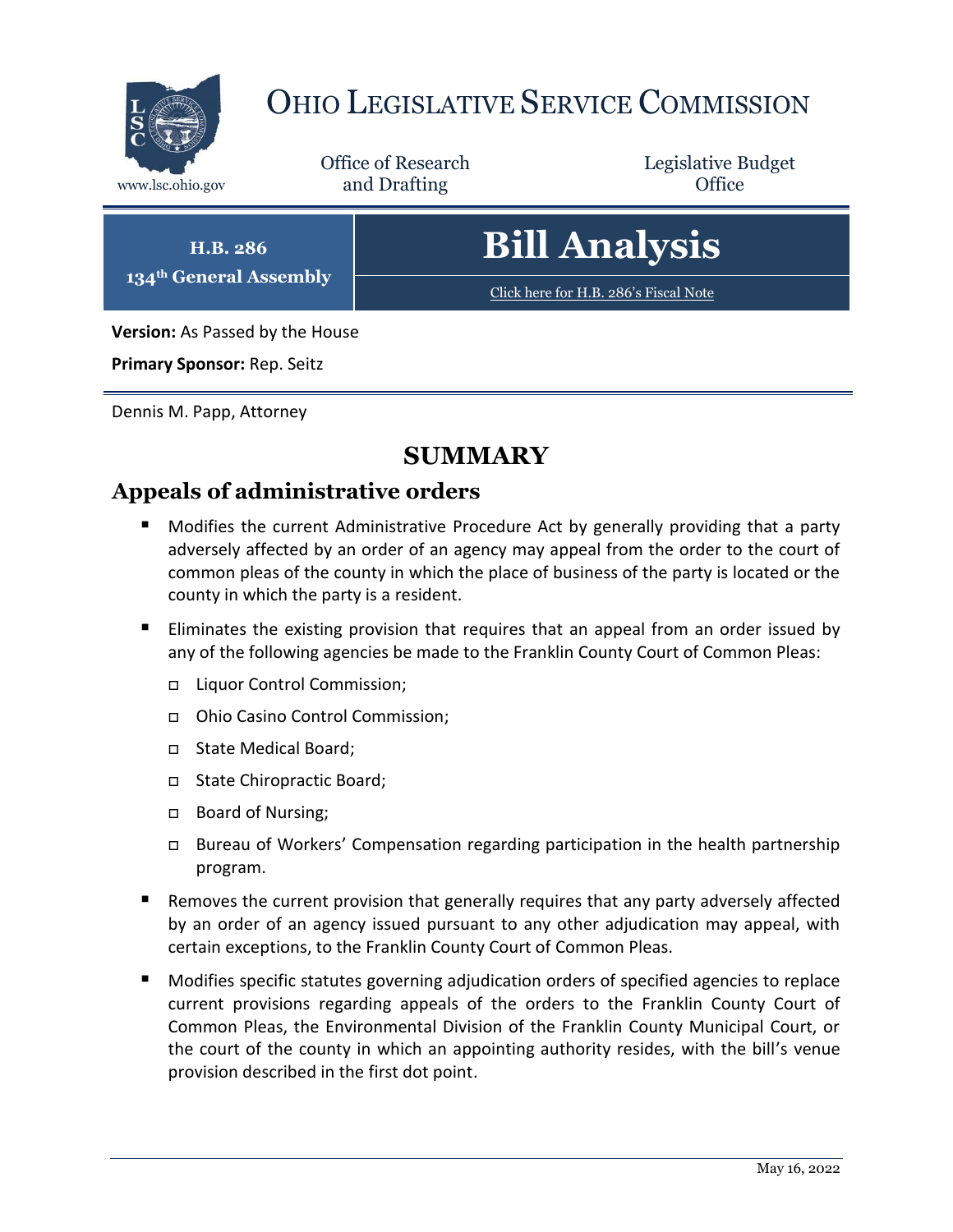#### **No claim preclusion in zoning appeals**

- Provides that a final judgment on the merits by a court pursuant to its power of review of administrative orders on claims brought under the law regarding county rural zoning or the renewal of slums and blighted areas in a county, the Township Zoning Law, or the law regarding municipal zoning, regional and county planning commissions, or interstate regional planning commissions does not preclude later claims for damages.
- States that the General Assembly intends that the above provisions in the respective laws be construed to override the federal Sixth Circuit Court of Appeals decision in the case of *Lavon Moore v. Hiram Twp.*, 988 F.3d 353 (6th Cir. 2021.)

#### **Challenge of administrative order responding to state of emergency**

 Modifies current law by providing that an action challenging an order of an administrative department or head, state agency, or state elected officer issued in response to a state of emergency must be brought in the Court of Claims instead of the court in the county of the person's residence or business.

## **DETAILED ANALYSIS**

#### **Appeal of administrative agency order**

#### **Current law**

The current Administrative Procedure Act (R.C. Chapter 119, the APA) generally provides that a "party" (see below) adversely affected by any order of an "agency" (see below) issued pursuant to an adjudication denying an applicant admission to an examination, denying the issuance or renewal of a license or registration of a licensee, revoking or suspending a license, or allowing the payment of a forfeiture rather than suspending operations of a liquor permit holder by order of the Liquor Control Commission, may appeal from the order of the agency to the court of common pleas of the county in which the place of business of the licensee is located or the county in which the licensee is a resident. $1$ 

As used in the APA: <sup>2</sup>

1. "Agency" means, except as otherwise specified, any official, board, or commission having authority to promulgate rules or make adjudications in the Civil Service Commission, the Division of Liquor Control, the Department of Taxation, the Industrial Commission, the Bureau of Workers' Compensation, the functions of any administrative or executive officer, department, division, bureau, board, or commission of the government of the state specifically made subject to the APA, and the licensing

 $\overline{a}$ 

 $1$  R.C. 119.12(A)(1).

<sup>2</sup> R.C. 119.01, not in the bill.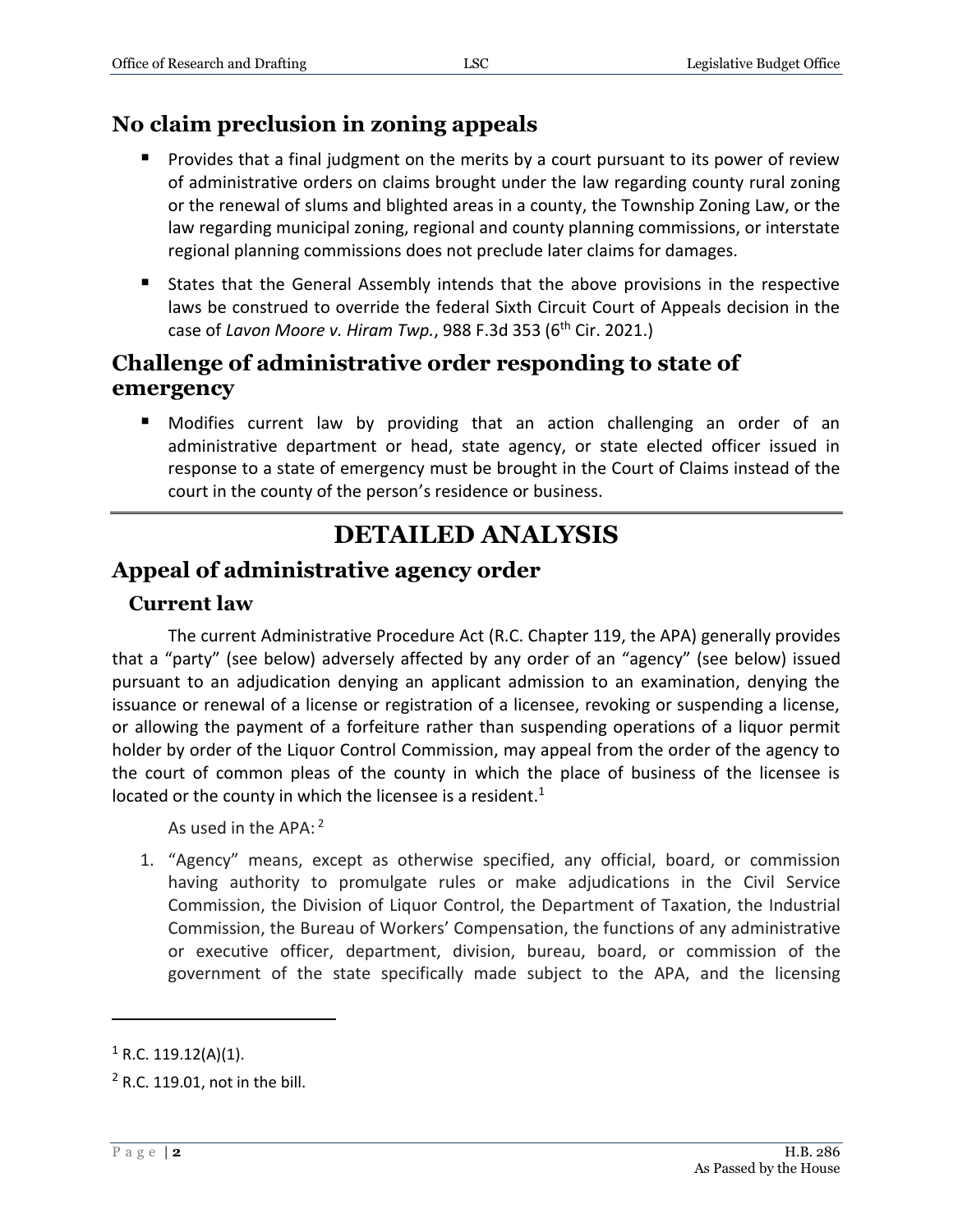functions of any administrative or executive officer, department, division, bureau, board, or commission of the government of the state having the authority or responsibility of issuing, suspending, revoking, or canceling licenses. The Act does not apply to certain specified government entities or certain specified types of conduct of government entities (e.g., the Public Utilities Commission; the Controlling Board; or certain actions of the Superintendent of Financial Institutions and the Superintendent of Insurance; etc.). "Agency" also means any official or work unit having authority to promulgate rules or make adjudications in the Department of Job and Family Services, but only with respect to both of the following: (1) the adoption, amendment, or rescission of rules required under R.C. 5101.09 to be adopted in accordance with the APA, and (2) the issuance, suspension, revocation, or cancellation of licenses.

2. "Party" means the person whose interests are the subject of an adjudication by an agency.

#### **Operation of the bill**

The bill modifies current law by providing that a party adversely affected by an order of an agency as described above may appeal from the order to the court of common pleas of the county in which the place of business of the *party*, instead of "licensee" is located or the county in which the *party* is a resident.<sup>3</sup>

The bill eliminates the current provision that requires that an appeal from an order issued by any of the following agencies be made to the Franklin County Court of Common Pleas (Franklin County CCP): (1) Liquor Control Commission, (2) Ohio Casino Control Commission, (3) State Medical Board, (4) State Chiropractic Board, (5) Board of Nursing, and (6) Bureau of Workers' Compensation regarding participation in the health partnership program administered by the Bureau.<sup>4</sup>

The bill also eliminates the current provision that requires that any party adversely affected by an order of an agency issued pursuant to any other adjudication may appeal to the Franklin County CCP, except that appeals from orders of the Fire Marshal issued under the Fire Marshal and Fire Safety Law may be to the court of common pleas of the county in which the building of the aggrieved person is located and except that appeals under the law dealing with reduction in pay or position, suspension, or removal, from a decision of the State Personnel Board of Review or a municipal or civil service township civil service commission must be taken to the court of common pleas of the county in which the appointing authority is located or, in the case of an appeal by the Department of Rehabilitation and Correction, to the Franklin County CCP.<sup>5</sup>

 $\overline{a}$ 

 $3$  R.C. 119.12(A)(1).

<sup>4</sup> Current R.C. 119.12(A)(2).

 $5$  R.C. 119.12(B).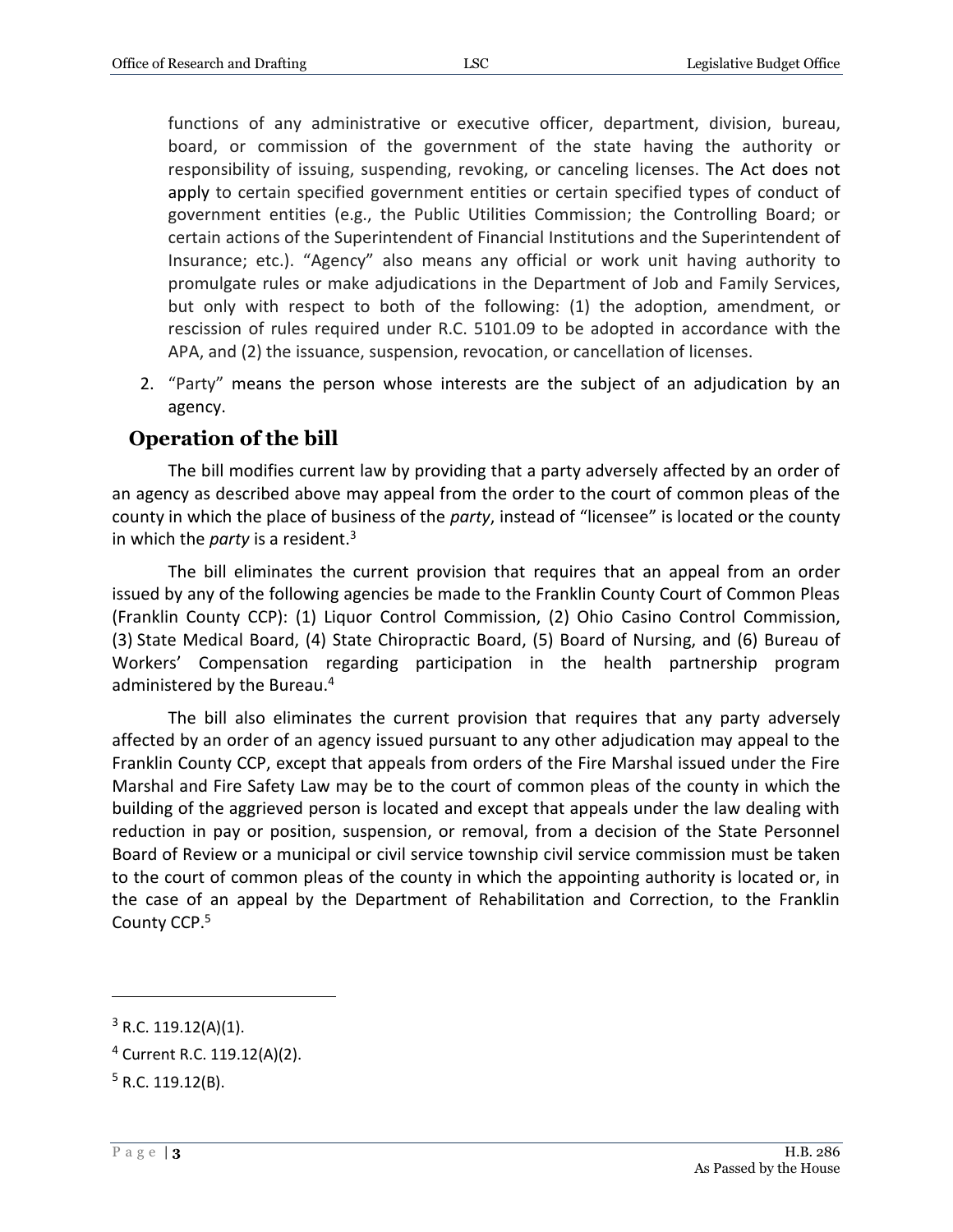Current law, not changed by the bill, provides that if any party appealing from an order of an agency is not a resident of, and has no place of business in, Ohio, the party may appeal to the Franklin County CCP.<sup>6</sup>

#### **Appeal from order of specific agencies**

The bill's provision above that a party adversely affected by an order of an agency may appeal from the order to the court of common pleas of the county in which the place of business of the party is located or the county in which the party is a resident is expressly made applicable to any of the following appeals:

- In cases of removal or reduction in pay for disciplinary reasons, the appointing authority or the officer or employee in the classified service may appeal from the decision of the State Personnel Board of Review or the municipal civil service commission of the city or city school district.<sup>7</sup> The bill replaces current law that provides for the appeal to be made to the court of common pleas of the county in which the appointing authority is located, or to the Franklin County CCP.<sup>8</sup>
- In cases in which the Director of Agriculture or a designated representative impounds and seizes a dog from a high volume breeder or dog broker for violation of applicable law or rule, the high volume breeder's owner or operator or the person acting as a dog broker may appeal from such determination at an adjudication hearing.<sup>9</sup> The bill replaces the existing provision that specifies that the appeal may be made only to the environmental division of the Franklin County Municipal Court.<sup>10</sup>
- In cases in which an application for a license as a high volume breeder or dog broker is denied or such license is suspended or revoked upon a determination of the Director of Agriculture at an adjudication hearing, the applicant or licensee may appeal from such determination.<sup>11</sup> The bill replaces the existing provision that specifies that the appeal may be made only to the environmental division of the Franklin County Municipal Court.<sup>12</sup>
- In cases in which a proprietor of a public place or place of employment or an individual against whom a finding of a violation of any prohibition under the Smoking Ban Law is made by the Director of the Department of Health or designee, the proprietor or

 $\overline{a}$ 

 $9$  R.C. 956.11(C).

 $12$  *Id*.

 $6$  R.C. 119.12(A)(3), redesignated as 119.12(A)(2) in the bill.

 $7$  R.C. 124.34(B).

<sup>8</sup> *Id*.

 $10$  *Id*.

 $11$  R.C. 956.15(C).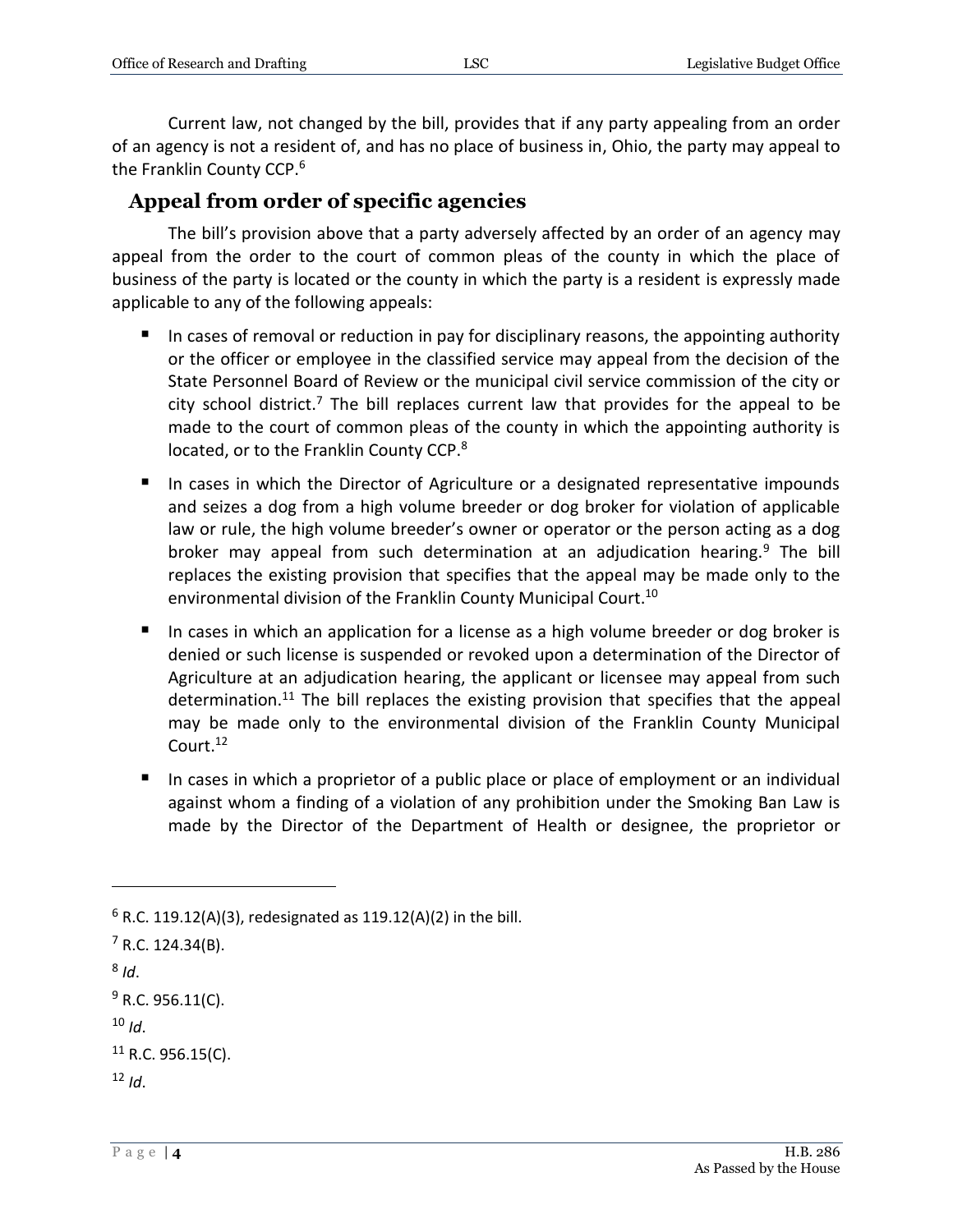individual may appeal the finding.<sup>13</sup> The bill replaces current law that provides that the proprietor or individual may appeal the finding to the Franklin County CCP.<sup>14</sup>

- In cases in which, after a public hearing, the Superintendent of Insurance issues an order of disapproval of any merger or other acquisition of control of a domestic insurer, the order may be appealed by filing a notice of appeal with the Superintendent and a copy of the notice of appeal with the court that will hear the appeal, within 15 calendar days after the transmittal of the copy of the order.<sup>15</sup> The bill replaces current law that specifies that the order of disapproval may be appealed to the Franklin County CCP.<sup>16</sup>
- In cases in which the Superintendent of Insurance issues an order regarding the conversion of a domestic mutual life insurance company to a stock life insurance company, an adversely affected policyholder may appeal the order. <sup>17</sup> The bill replaces current law that provides that a policyholder adversely affected by such order may appeal to the Franklin County CCP.<sup>18</sup>
- In cases in which the Superintendent of Insurance issues an order regarding the conversion of a domestic mutual insurance company other than life to a stock insurance corporation other than life, an adversely affected policyholder may appeal the order.<sup>19</sup> The bill replaces current law that provides that a policyholder adversely affected by such order may appeal to the Franklin County CCP.<sup>20</sup>
- In cases in which an appellant who appeals an order of an agency administering a family services program, who is granted a state hearing, and who disagrees with the state hearing decision and generally makes an administrative appeal to the Department of Job and Family Services (JFS), the appellant may appeal from the JFS administrative appeal decision.<sup>21</sup> The bill replaces current law that provides that the person may appeal to the court of common pleas of the county in which the person resides, or to the Franklin County CCP if the person does not reside in Ohio.<sup>22</sup> The bill's new venue provision described above and current law on an appeal by a nonresident to the Franklin County

 $\overline{a}$ 

 $18$  *Id*.

<sup>20</sup> *Id*.

<sup>13</sup> R.C. 3794.09(C).

 $14$  *Id*.

 $15$  R.C. 3901.321(F)(2)(e).

 $16$  *Id*.

 $17$  R.C. 3913.13 and by reference to R.C. 3913.11(F), which is not in the bill.

 $19$  R.C. 3913.23 and by reference to R.C. 3913.21(F), which is not in the bill.

 $21$  R.C. 5101.35(B), (C), and (E).

 $22$  R.C. 5101.35(E)(1).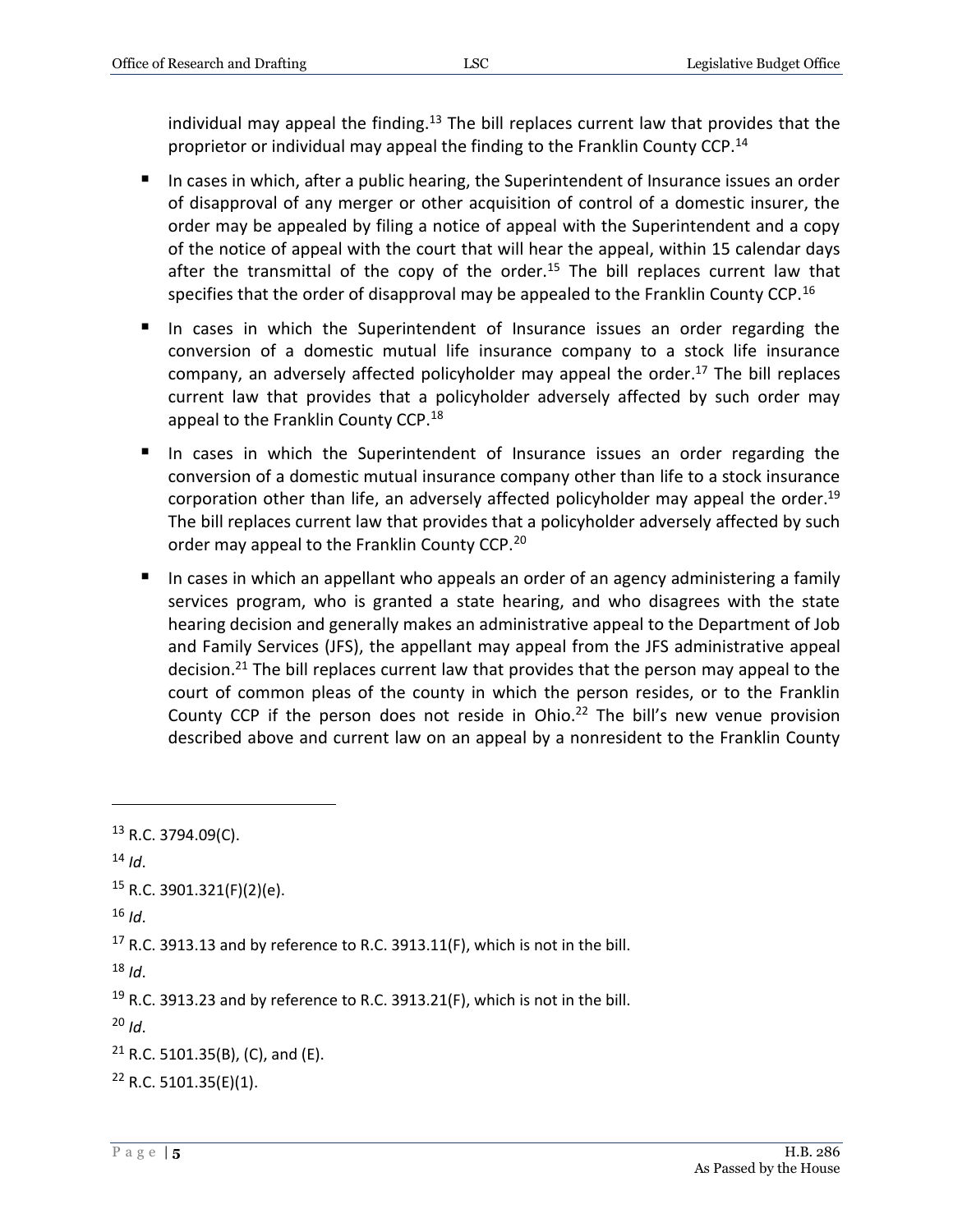CCP would apply, and the eliminated provision regarding a nonresident would be duplicative.

 In cases in which an adversely affected party may appeal from the Medicaid Department's adjudication order regarding: (1) refusal to enter into a provider agreement with a Medicaid provider, (2) refusal to revalidate a Medicaid provider's provider agreement, (3) suspension or termination of a Medicaid provider's provider agreement, or (4) taking any action based upon a final fiscal audit of a Medicaid provider.<sup>23</sup> The bill replaces current law that provides that any party who is adversely affected by the issuance of any such adjudication order may appeal to the Franklin County CCP.<sup>24</sup>

#### **Effectivity provision**

The bill provides that R.C. 956.15 as presented in the act (administrative appeal of a denial of an application for a license as a high volume breeder or dog broker or suspension or revocation of such license upon a determination of the Director of Agriculture) takes effect on the later of October 9, 2021, or the bill's effective date. (October 9, 2021, is the effective date of an earlier amendment to that section by H.B. 263 of the 133<sup>rd</sup> General Assembly.)<sup>25</sup>

#### **No claim preclusion in zoning appeals**

The bill provides that a final judgment on the merits issued by a court of competent jurisdiction pursuant to its power of review of orders of administrative officers and agencies on claims brought under the law regarding county rural zoning or the renewal of slums and blighted areas in a county, the Township Zoning Law, or the law regarding municipal zoning, regional and county planning commissions, or interstate regional planning commissions does not preclude later claims for damages, including claims brought under 42 U.S.C. 1983, even if the common law doctrine of *res judicata* would otherwise bar the claim.<sup>26</sup>

The bill states that the General Assembly intends that the above provisions in the respective laws be construed to override the federal Sixth Circuit Court of Appeals' decision in the case of *Lavon Moore v. Hiram Twp.*, 988 F.3d 353 (6<sup>th</sup> Cir. 2021).<sup>27</sup>

#### **Challenge of administrative order responding to state of emergency**

In a provision of current law that specifies that, notwithstanding any other provision of the Revised Code, a person who challenges an order or rule adopted by an administrative

 $\overline{a}$ 

 $23$  R.C. 5164.38(C) and (D).

<sup>24</sup> R.C. 5164.38(D).

<sup>25</sup> Section 3.

<sup>&</sup>lt;sup>26</sup> R.C. 303.57, 519.26, and 713.16.

<sup>27</sup> *Id*.